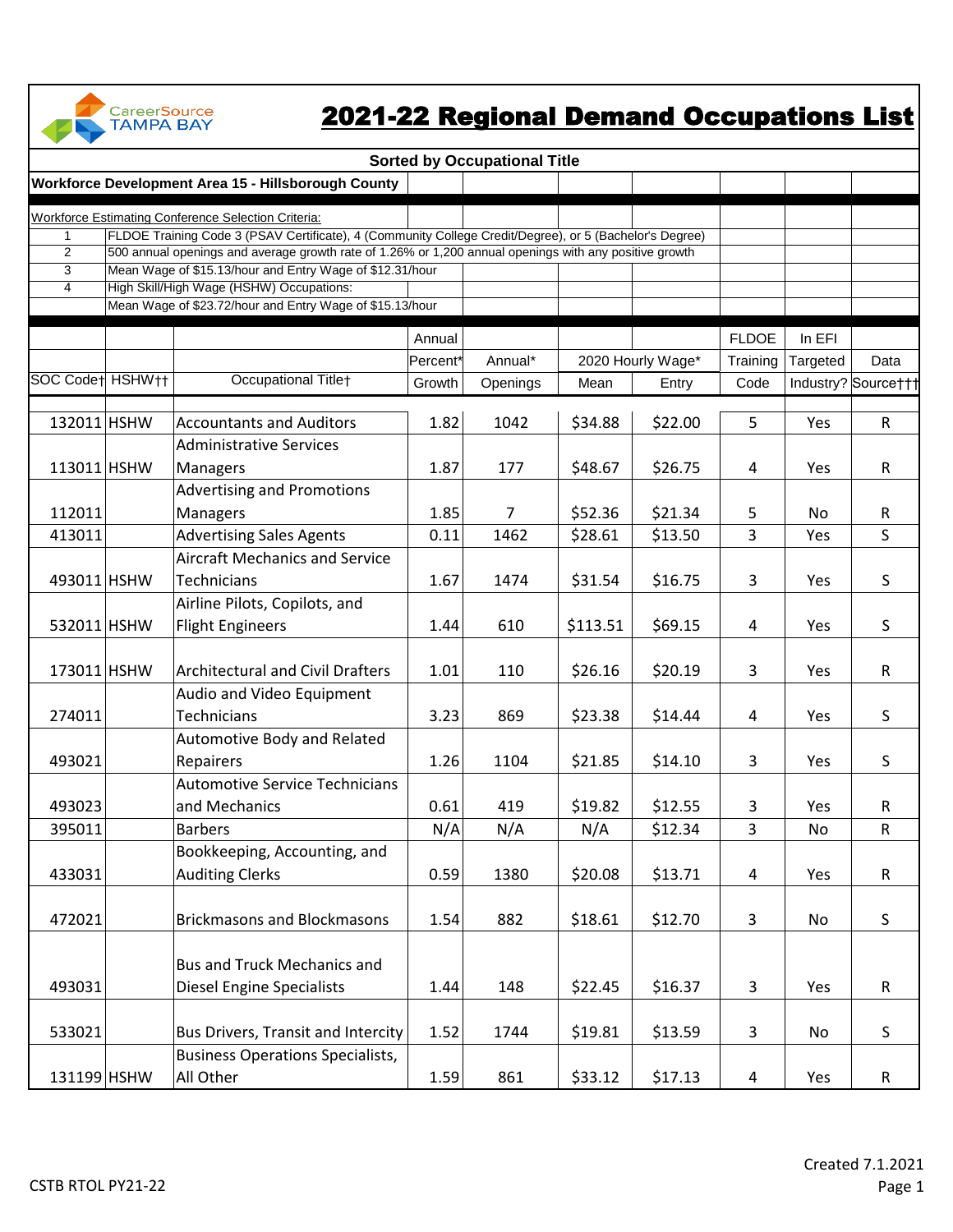|             | Camera Operators, Television,       |      |                |         |         |                |           |             |
|-------------|-------------------------------------|------|----------------|---------|---------|----------------|-----------|-------------|
| 274031      | Video, and Motion Picture           | 0.53 | $\overline{7}$ | \$23.80 | \$15.04 | 4              | No.       | R           |
|             | Captains, Mates, and Pilots of      |      |                |         |         |                |           |             |
| 535021 HSHW | <b>Water Vessels</b>                | 2.09 | 742            | \$29.34 | \$18.11 | 3              | Yes       | S           |
|             |                                     |      |                |         |         |                |           |             |
|             | Cardiovascular Technologists        |      |                |         |         |                |           |             |
| 292031      | and Technicians                     | 1.02 | 22             | \$23.78 | \$12.76 | 3              | No.       | R           |
| 435011      | Cargo and Freight Agents            | 2.34 | 90             | \$21.68 | \$13.20 | $\overline{3}$ | Yes       | R           |
| 472031      | Carpenters                          | 2.02 | 588            | \$18.98 | \$13.85 | 3              | Yes       | R           |
|             | <b>Cement Masons and Concrete</b>   |      |                |         |         |                |           |             |
| 472051      | Finishers                           | 1.22 | 1755           | \$19.31 | \$14.49 | 3              | Yes       | S           |
| 351011 HSHW | <b>Chefs and Head Cooks</b>         | 4.03 | 1939           | \$27.41 | \$15.75 | 3              | Yes       | S           |
| 111011 HSHW | <b>Chief Executives</b>             | 0.14 | 139            | \$89.21 | \$33.36 | 5              | Yes       | R           |
| 172051 HSHW | <b>Civil Engineers</b>              | 1.41 | 213            | \$41.37 | \$25.55 | 5              | Yes       | $\mathsf R$ |
|             |                                     |      |                |         |         |                |           |             |
|             | Claims Adjusters, Examiners,        |      |                |         |         |                |           |             |
| 131031 HSHW | and Investigators                   | 0.47 | 413            | \$30.95 | \$20.50 | 3              | Yes       | R           |
| 532012 HSHW | <b>Commercial Pilots</b>            | 1.74 | 592            | \$78.64 | \$26.04 | $\overline{3}$ | Yes       | S           |
|             | <b>Community and Social Service</b> |      |                |         |         |                |           |             |
| 211099      | Specialists, All Other              | 1.39 | 142            | \$17.71 | \$12.80 | 5              | Yes       | R           |
| 211094      | <b>Community Health Workers</b>     | 2.20 | 22             | \$23.01 | \$13.95 | 5              | <b>No</b> | R           |
|             | Compensation, Benefits, and Job     |      |                |         |         |                |           |             |
| 131141 HSHW | <b>Analysis Specialists</b>         | 2.02 | 87             | \$28.76 | \$19.57 | 4              | Yes       | R           |
| 131041 HSHW | <b>Compliance Officers</b>          | 1.40 | 195            | \$31.73 | \$18.98 | 3              | Yes       | R           |
|             | Computer and Information            |      |                |         |         |                |           |             |
| 113021 HSHW | <b>Systems Managers</b>             | 2.28 | 249            | \$69.12 | \$43.30 | 5              | Yes       | R           |
|             |                                     |      |                |         |         |                |           |             |
|             | Computer Controlled (CNC)           |      |                |         |         |                |           |             |
| 514012 HSHW | Mach. Tool Programmers, M & P       | 2.42 | 4              | \$24.81 | \$17.52 | 3              | Yes       | S           |
|             |                                     |      |                |         |         |                |           |             |
| 151143 HSHW | <b>Computer Network Architects</b>  | 2.25 | 149            | \$53.61 | \$36.87 | 3              | Yes       | R           |
|             | <b>Computer Network Support</b>     |      |                |         |         |                |           |             |
| 151152 HSHW | <b>Specialists</b>                  | 1.65 | 139            | \$41.00 | \$26.86 | 3              | Yes       | R           |
|             | Computer Occupations, All           |      |                |         |         |                |           |             |
| 151199 HSHW | Other                               | 1.83 | 174            | \$42.69 | \$24.29 | 3              | Yes       | R           |
| 151131 HSHW | <b>Computer Programmers</b>         | 1.93 | 124            | \$38.90 | \$26.43 | 3              | Yes       | R           |
| 151121 HSHW | <b>Computer Systems Analysts</b>    | 2.06 | 358            | \$43.23 | \$26.21 | $\overline{4}$ | Yes       | R           |
|             | <b>Computer User Support</b>        |      |                |         |         |                |           |             |
| 151151 HSHW | Specialists                         | 2.17 | 660            | \$25.21 | \$15.76 | $\mathsf{3}$   | Yes       | R           |
|             |                                     |      |                |         |         |                |           |             |
|             | Computer-Controlled Machine         |      |                |         |         |                |           |             |
| 514011      | Tool Operators, M & P               | 0.54 | 15             | \$18.40 | \$14.25 | 3              | Yes       | S           |
|             | <b>Construction and Building</b>    |      |                |         |         |                |           |             |
| 474011 HSHW | Inspectors                          | 1.03 | 132            | \$26.99 | \$19.14 | 3              | Yes       | R           |
| 119021 HSHW | <b>Construction Managers</b>        | 2.75 | 309            | \$49.33 | \$25.89 | 4              | Yes       | R           |
| 352014      | Cooks, Restaurant                   | 1.78 | 1009           | \$12.62 | \$10.45 | $\mathbf{3}$   | No        | ${\sf R}$   |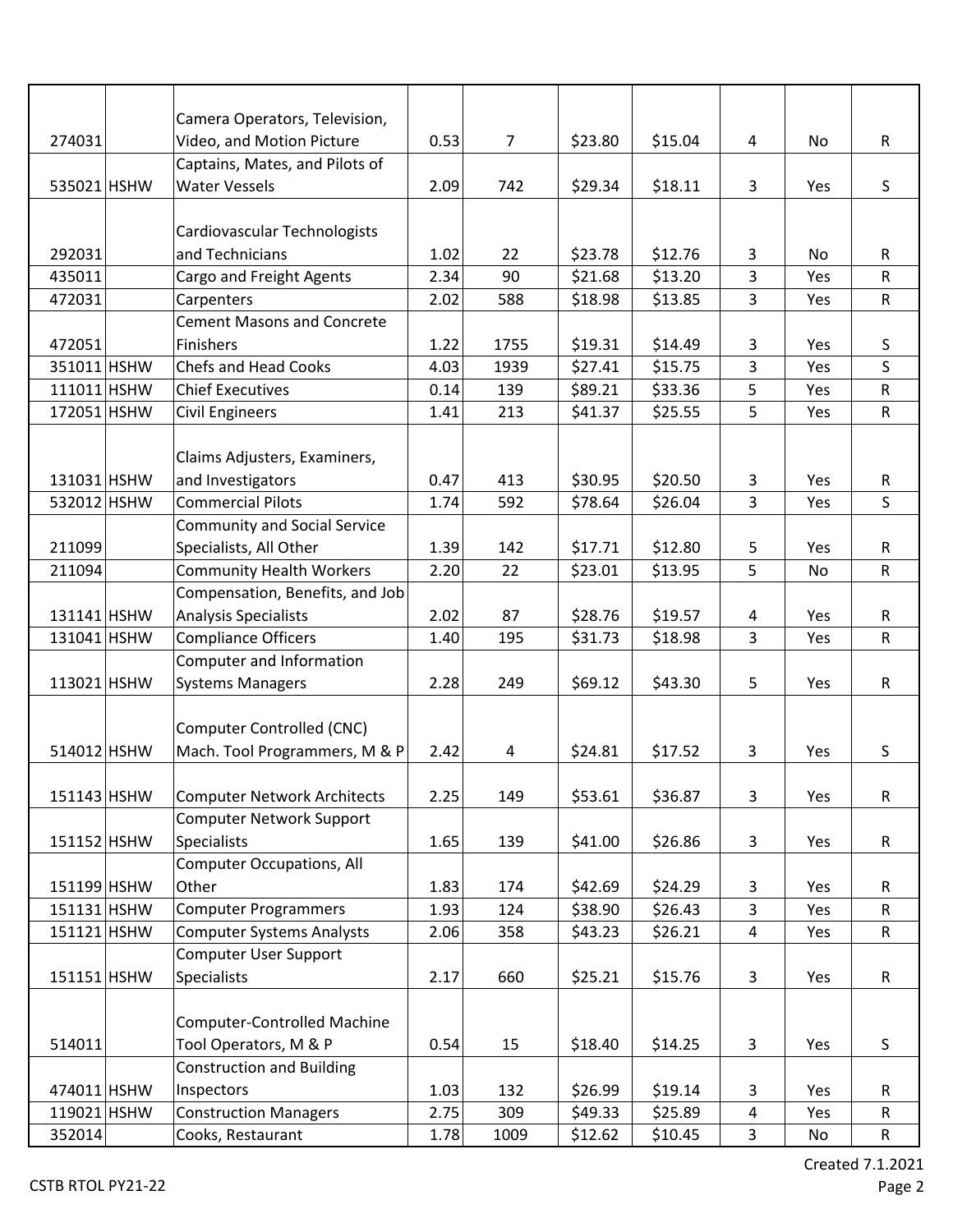| 131051 HSHW | <b>Cost Estimators</b>                 | 0.94    | 123            | \$31.28 | \$19.40 | $\overline{4}$ | Yes | ${\sf R}$    |
|-------------|----------------------------------------|---------|----------------|---------|---------|----------------|-----|--------------|
|             | <b>Customer Service</b>                |         |                |         |         |                |     |              |
| 434051      | Representatives                        | 1.10    | 4555           | \$16.27 | \$11.39 | 3              | Yes | S            |
| 151141 HSHW | <b>Database Administrators</b>         | 1.78    | 83             | \$43.15 | \$23.83 | $\overline{4}$ | Yes | $\mathsf R$  |
| 319091      | <b>Dental Assistants</b>               | 1.57    | 200            | \$19.89 | \$15.17 | 3              | Yes | $\mathsf R$  |
| 292021 HSHW | <b>Dental Hygienists</b>               | 1.42    | 82             | \$36.79 | \$31.35 | 4              | Yes | $\mathsf{R}$ |
|             | Diagnostic Medical                     |         |                |         |         |                |     |              |
| 292032 HSHW | Sonographers                           | 2.57    | 522            | \$30.43 | \$22.17 | 3              | Yes | S            |
| 292051      | <b>Dietetic Technicians</b>            | 0.20    | 10             | \$13.26 | \$10.56 | $\overline{3}$ | No  | $\mathsf R$  |
|             | Directors, Religious Activities        |         |                |         |         |                |     |              |
| 212021      | and Education                          | 2.27    | 89             | \$23.19 | \$14.58 | 5              | No  | ${\sf R}$    |
|             | <b>Education Administrators,</b>       |         |                |         |         |                |     |              |
|             | Preschool and Child Care               |         |                |         |         |                |     |              |
| 119031      | Center/Program                         | N/A     | N/A            | \$23.46 | \$20.23 | 3              | No  | $\mathsf R$  |
|             | Education, Training, and Library       |         |                |         |         |                |     |              |
| 259099      | Workers, All Other                     | 3.01    | 93             | \$19.96 | \$12.82 | 5              | Yes | $\mathsf{R}$ |
| 472111      | Electricians                           | 1.86    | 598            | \$20.95 | \$15.05 | 3              | Yes | $\mathsf R$  |
|             |                                        |         |                |         |         |                |     |              |
|             | Elementary School Teachers,            |         |                |         |         |                |     |              |
| 252021 HSHW | <b>Except Special Education</b>        | 0.60    | 463            | \$30.99 | \$22.25 | 5              | No  | $\mathsf R$  |
|             | <b>Emergency Medical Technicians</b>   |         |                |         |         |                |     |              |
| 292041      | and Paramedics                         | 1.81    | 74             | \$17.14 | \$11.75 | 4              | Yes | R            |
|             | <b>Engineering Technicians, Except</b> |         |                |         |         |                |     |              |
| 173029      | Drafters, All Other                    | 1.14    | 30             | \$24.63 | \$16.31 | $\overline{a}$ | No  | R            |
|             | <b>Environmental Science and</b>       |         |                |         |         |                |     |              |
|             | Protection Technicians,                |         |                |         |         |                |     |              |
| 194091      | <b>Including Health</b>                | N/A     | N/A            | \$26.69 | \$15.51 | 3              | No  | $\mathsf R$  |
|             | <b>Executive Secretaries and</b>       |         |                |         |         |                |     |              |
| 436011 HSHW | <b>Executive Admin. Assistants</b>     | $-1.20$ | 353            | \$24.77 | \$17.26 | 3              | Yes | R            |
| 274032      | Film and Video Editors                 | 0.33    | $\overline{7}$ | \$23.79 | \$14.67 | 4              | No  | ${\sf R}$    |
| 132051 HSHW | <b>Financial Analysts</b>              | 1.17    | 181            | \$35.67 | \$20.65 | 5              | Yes | ${\sf R}$    |
| 113031 HSHW | <b>Financial Managers</b>              | 2.71    | 384            | \$67.59 | \$35.64 | 5              | Yes | ${\sf R}$    |
|             |                                        |         |                |         |         |                |     |              |
| 132099 HSHW | Financial Specialists, All Other       | 12.00   | 16192          | \$32.46 | \$17.81 | 3              | Yes | S            |
|             |                                        |         |                |         |         |                |     |              |
| 332021      | Fire Inspectors and Investigators      | 1.02    | 6              | \$32.37 | \$23.87 | 3              | No  | R            |
| 332011 HSHW | Firefighters                           | 0.49    | 1827           | \$32.55 | \$23.33 | 3              | Yes | $\mathsf S$  |
|             |                                        |         |                |         |         |                |     |              |
|             | First-Line Superv. Landscaping &       |         |                |         |         |                |     |              |
| 371012      | <b>Groundskeeping Workers</b>          | 3.28    | 156            | \$19.36 | \$12.42 | 3              | Yes | ${\sf R}$    |
|             | First-Line Superv. of                  |         |                |         |         |                |     |              |
|             | <b>Construction and Extraction</b>     |         |                |         |         |                |     |              |
| 471011 HSHW | Workers                                | 1.58    | 545            | \$28.45 | \$19.96 | 4              | Yes | R            |
|             | First-Line Superv. of                  |         |                |         |         |                |     |              |
|             | Housekeeping & Janitorial              |         |                |         |         |                |     |              |
| 371011      | Workers                                | 3.01    | 146            | \$18.81 | \$12.95 | 3              | Yes | $\mathsf{R}$ |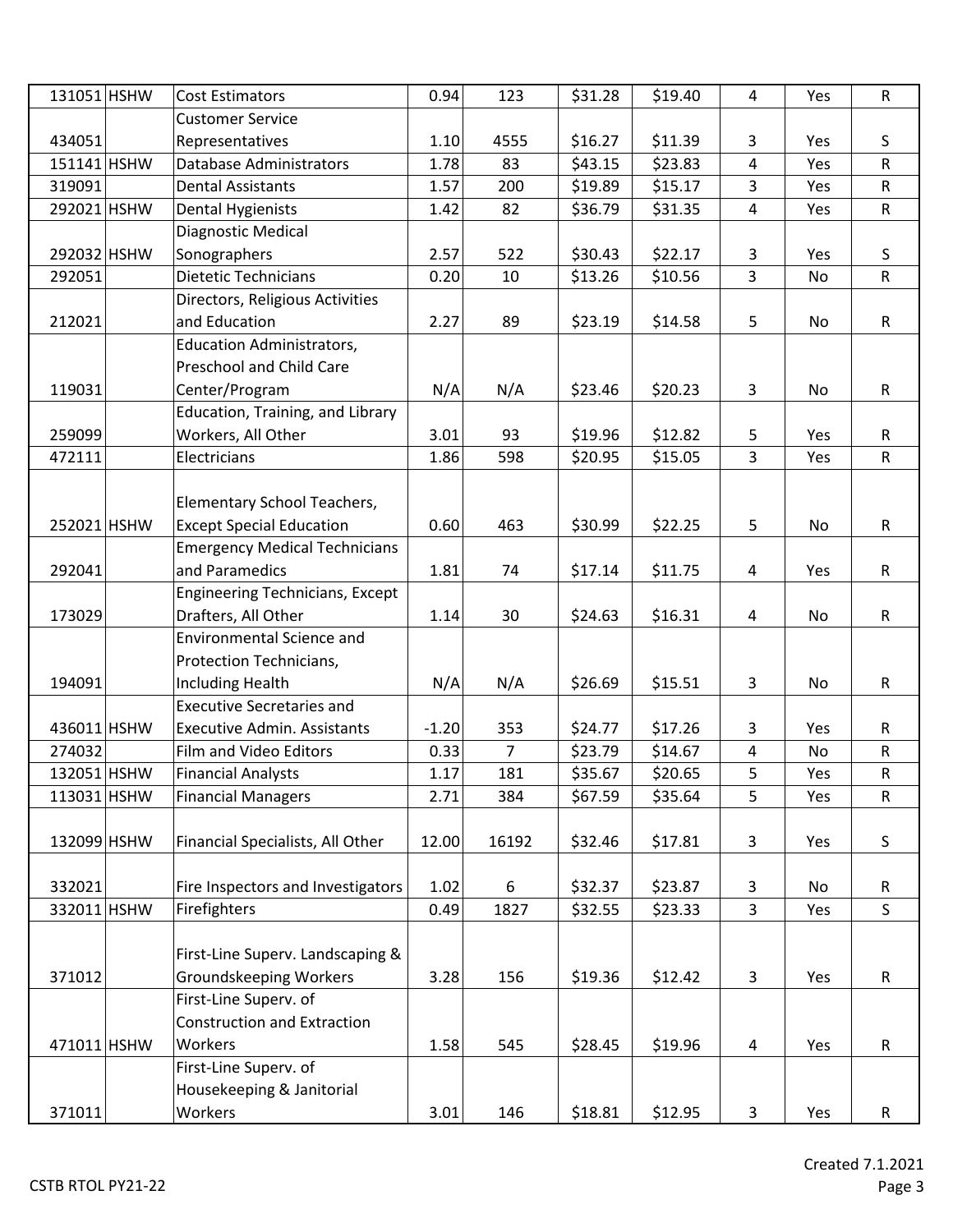|             | First-Line Superv. of Mechanics,    |      |       |         |         |                |     |              |
|-------------|-------------------------------------|------|-------|---------|---------|----------------|-----|--------------|
| 491011 HSHW | Installers, and Repairers           | 1.26 | 286   | \$29.30 | \$19.04 | 3              | Yes | R            |
|             |                                     |      |       |         |         |                |     |              |
|             | First-Line Superv. of Office and    |      |       |         |         |                |     |              |
| 431011 HSHW | Admin. Support Workers              | 0.70 | 1197  | \$28.17 | \$17.58 | 4              | Yes | $\mathsf{R}$ |
|             |                                     |      |       |         |         |                |     |              |
|             |                                     |      |       |         |         |                |     |              |
|             | First-Line Superv. of Production    |      |       |         |         |                |     |              |
| 511011 HSHW | and Operating Workers               | 0.92 | 227   | \$29.73 | \$18.76 | 3              | Yes | $\mathsf{R}$ |
|             |                                     |      |       |         |         |                |     |              |
|             | First-Line Superv., Protective      |      |       |         |         |                |     |              |
| 331099      | Service Workers, All Other          | 2.04 | 662   | \$22.72 | \$13.88 | 3              | Yes | $\mathsf S$  |
|             | First-Line Supervisors of           |      |       |         |         |                |     |              |
|             | Farming, Fishing, and Forestry      |      |       |         |         |                |     |              |
| 451011      | Workers                             | N/A  | N/A   | \$20.75 | \$13.48 | 3              | No  | R            |
|             | First-Line Supervisors of Fire      |      |       |         |         |                |     |              |
|             | <b>Fighting and Prevention</b>      |      |       |         |         |                |     |              |
| 331021      | Workers                             | 1.15 | 18    | \$36.82 | \$28.21 | 3              | No  | R            |
|             | First-Line Supervisors of Non-      |      |       |         |         |                |     |              |
| 411012 HSHW | <b>Retail Sales Workers</b>         | 0.87 | 330   | \$41.58 | \$22.75 | 4              | Yes | $\mathsf{R}$ |
|             | First-Line Supervisors of           |      |       |         |         |                |     |              |
| 391021      | <b>Personal Service Workers</b>     | 2.53 | 2046  | \$21.96 | \$14.13 | 3              | Yes | S            |
|             | First-Line Supervisors of Police    |      |       |         |         |                |     |              |
| 331012      | and Detectives                      | 0.83 | 15    | \$41.09 | \$29.26 | 4              | No  | R            |
|             | First-Line Supervisors of Retail    |      |       |         |         |                |     |              |
| 411011      | Sales Workers                       | 0.76 | 940   | \$22.65 | \$13.78 | 3              | Yes | $\mathsf{R}$ |
|             | First-Line Supervisors of           |      |       |         |         |                |     |              |
|             | <b>Transportation and Material-</b> |      |       |         |         |                |     |              |
|             | Moving Machine and Vehicle          |      |       |         |         |                |     |              |
| 531031      | Operators                           | 1.14 | 115   | N/A     | N/A     | 3              | Yes | R            |
| 119051      | <b>Food Service Managers</b>        | 2.31 | 262   | \$23.78 | \$14.92 | 4              | Yes | ${\sf R}$    |
|             |                                     |      |       |         |         |                |     |              |
| 194092      | <b>Forensic Science Technicians</b> | 1.66 | 24    | \$26.85 | \$18.58 | $\mathbf{3}$   | No  | $\mathsf{R}$ |
|             | <b>General and Operations</b>       |      |       |         |         |                |     |              |
| 111021 HSHW | Managers                            | 1.81 | 1313  | \$53.69 | \$24.27 | 4              | Yes | $\mathsf{R}$ |
| 472121      | Glaziers                            | 1.69 | 721   | \$20.30 | \$15.19 | $\overline{3}$ | Yes | $\mathsf{S}$ |
|             |                                     |      |       |         |         |                |     |              |
| 251191      | <b>Graduate Teaching Assistants</b> | N/A  | N/A   | N/A     | N/A     | 5              | No  | $\mathsf{R}$ |
| 271024      | <b>Graphic Designers</b>            | 0.99 | 169   | \$23.06 | \$14.96 | $\overline{4}$ | Yes | $\mathsf{R}$ |
|             | Hairdressers, Hairstylists, and     |      |       |         |         |                |     |              |
| 395012      | Cosmetologists                      | 1.26 | 491   | \$15.26 | \$8.98  | $\mathbf{3}$   | No  | $\mathsf{R}$ |
|             | Health Technologists and            |      |       |         |         |                |     |              |
| 292099      | Technicians, All Other              | 1.96 | 110   | \$19.96 | \$13.20 | 3              | Yes | $\mathsf{R}$ |
|             | Healthcare Support Workers, All     |      |       |         |         |                |     |              |
| 319099      | Other                               | 1.24 | 21389 | \$14.73 | \$10.67 | $\mathbf{3}$   | Yes | $\mathsf R$  |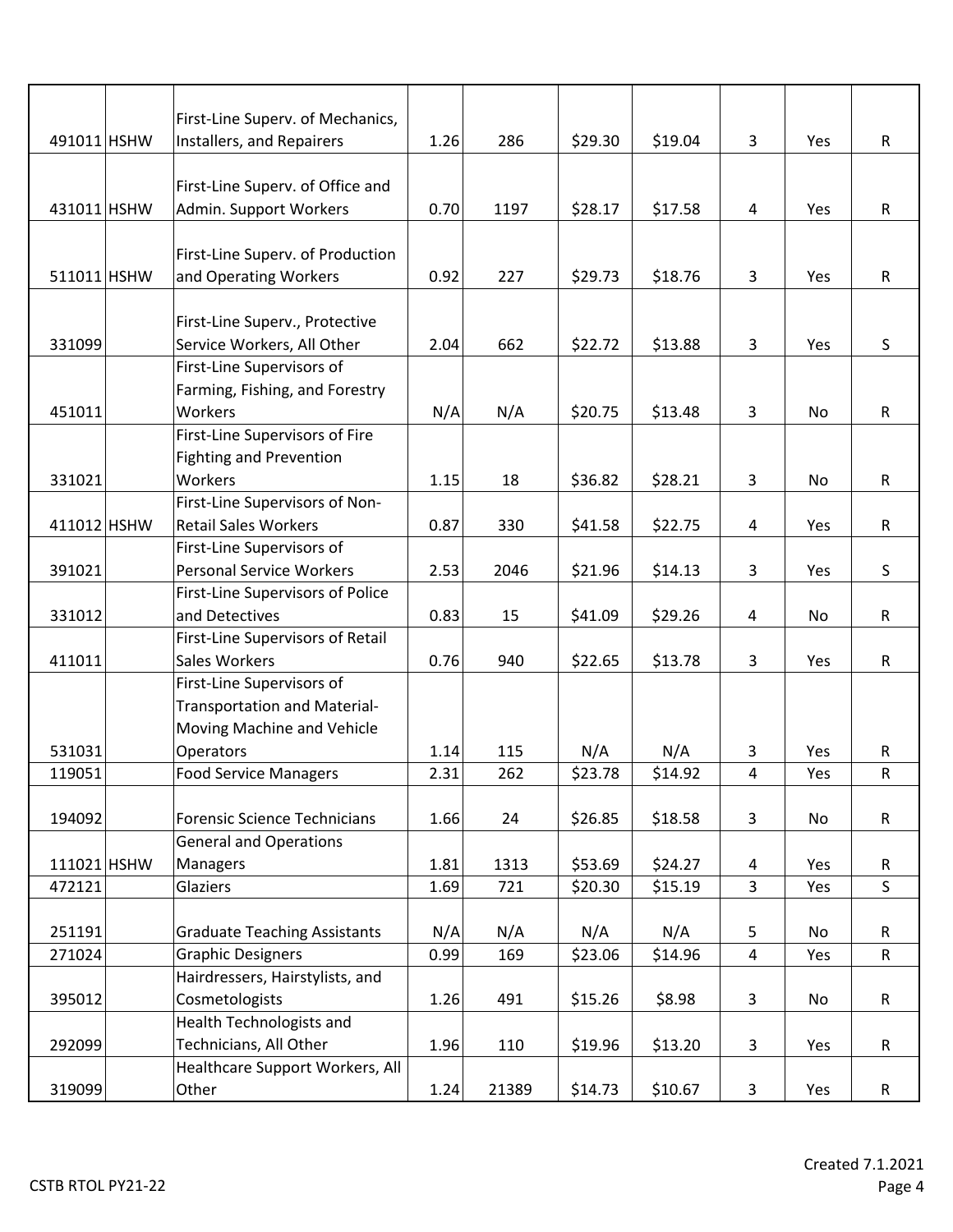|             | Heating, A.C., and Refrigeration       |         |       |         |         |                |           |              |
|-------------|----------------------------------------|---------|-------|---------|---------|----------------|-----------|--------------|
| 499021      | <b>Mechanics and Installers</b>        | 1.07    | 290   | \$21.56 | \$14.68 | 3              | Yes       | R            |
|             | Heavy and Tractor-Trailer Truck        |         |       |         |         |                |           |              |
| 533032      | <b>Drivers</b>                         | 1.38    | 1385  | \$20.97 | \$12.61 | 3              | Yes       | R            |
| 311011      | <b>Home Health Aides</b>               | 4.27    | 208   | \$11.20 | \$10.00 | 3              | Yes       | S            |
|             | Human Resources Assistants,            |         |       |         |         |                |           |              |
| 434161      | Exc. Payroll                           | 0.62    | 84    | \$18.56 | \$13.33 | 3              | Yes       | $\mathsf{R}$ |
|             |                                        |         |       |         |         |                |           |              |
| 131071 HSHW | Human Resources Specialists            | 2.41    | 550   | \$30.02 | \$19.43 | 5              | Yes       | R            |
| 172112 HSHW | <b>Industrial Engineers</b>            | 1.97    | 87    | \$39.61 | \$25.70 | 5              | Yes       | $\mathsf R$  |
|             |                                        |         |       |         |         |                |           |              |
| 499041 HSHW | <b>Industrial Machinery Mechanics</b>  | 1.75    | 127   | \$25.24 | \$16.60 | 3              | Yes       | $\mathsf R$  |
|             | <b>Industrial Truck and Tractor</b>    |         |       |         |         |                |           |              |
| 537051      | Operators                              | 1.04    | 396   | \$19.27 | \$14.32 | 3              | Yes       | R            |
|             |                                        |         |       |         |         |                |           |              |
| 151122 HSHW | <b>Information Security Analysts</b>   | 1.80    | 565   | \$43.26 | \$26.49 | 3              | Yes       | S            |
|             | Insulation Workers, Floor,             |         |       |         |         |                |           |              |
| 472131      | Ceiling, and Wall                      | N/A     | N/A   | \$18.82 | \$13.33 | 3              | No        | R            |
| 413021      | <b>Insurance Sales Agents</b>          | 1.74    | 1186  | \$31.24 | \$15.03 | 3              | Yes       | $\mathsf{R}$ |
| 132053 HSHW | <b>Insurance Underwriters</b>          | 0.66    | 85    | \$33.69 | \$19.66 | 3              | Yes       | ${\sf R}$    |
|             | Kindergarten Teachers, Except          |         |       |         |         |                |           |              |
| 252012 HSHW | <b>Special Education</b>               | 0.80    | 94    | \$27.79 | \$21.20 | 5              | <b>No</b> | $\mathsf{R}$ |
| 436012      | Legal Secretaries                      | $-1.66$ | 70    | \$22.91 | \$15.89 | 3              | Yes       | ${\sf R}$    |
|             | <b>Licensed Practical and Licensed</b> |         |       |         |         |                |           |              |
| 292061      | <b>Vocational Nurses</b>               | 1.61    | 347   | \$22.02 | \$18.72 | 3              | Yes       | $\mathsf{R}$ |
|             |                                        |         |       |         |         |                |           |              |
| 434131      | Loan Interviewers and Clerks           | 1.96    | 233   | \$20.98 | \$14.35 | 3              | Yes       | $\mathsf{R}$ |
| 132072 HSHW | Loan Officers                          | 1.47    | 179   | \$34.76 | \$19.35 | $\overline{4}$ | Yes       | $\mathsf R$  |
|             | Maintenance and Repair                 |         |       |         |         |                |           |              |
| 499071      | Workers, General                       | 1.67    | 11523 | \$18.01 | \$12.39 | 3              | Yes       | S            |
| 131111 HSHW | <b>Management Analysts</b>             | 2.29    | 680   | \$37.78 | \$20.07 | 5              | Yes       | $\mathsf R$  |
| 119199 HSHW | Managers, All Other                    | 1.57    | 497   | \$46.60 | \$26.43 | 4              | Yes       | R            |
| 395092      | <b>Manicurists and Pedicurists</b>     | 1.26    | 42    | \$12.69 | \$9.92  | $\mathbf{3}$   | No        | R            |
|             | Market Research Analysts and           |         |       |         |         |                |           |              |
| 131161 HSHW | <b>Marketing Specialists</b>           | 3.16    | 587   | \$29.98 | \$17.03 | 5              | Yes       | R            |
| 112021 HSHW | <b>Marketing Managers</b>              | 1.90    | 115   | \$64.95 | \$31.44 | 5              | Yes       | ${\sf R}$    |
|             | <b>Mechanical Engineering</b>          |         |       |         |         |                |           |              |
| 173027      | Technicians                            | 2.40    | 9     | \$23.70 | \$16.75 | 4              | No        | R            |
|             |                                        |         |       |         |         |                |           |              |
|             | Media and Communication                |         |       |         |         |                |           |              |
| 274099      | Equipment Workers, All Other           | 0.63    | 10    | \$44.58 | \$37.61 | 4              | No        | R            |
|             | Medical and Clinical Laboratory        |         |       |         |         |                |           |              |
| 292012      | Technicians                            | 1.68    | 649   | \$24.51 | \$14.54 | 4              | Yes       | S            |
|             | Medical and Clinical Laboratory        |         |       |         |         |                |           |              |
| 292011      | Technologists                          | 1.43    | 103   | \$23.83 | \$13.63 | 4              | Yes       | R            |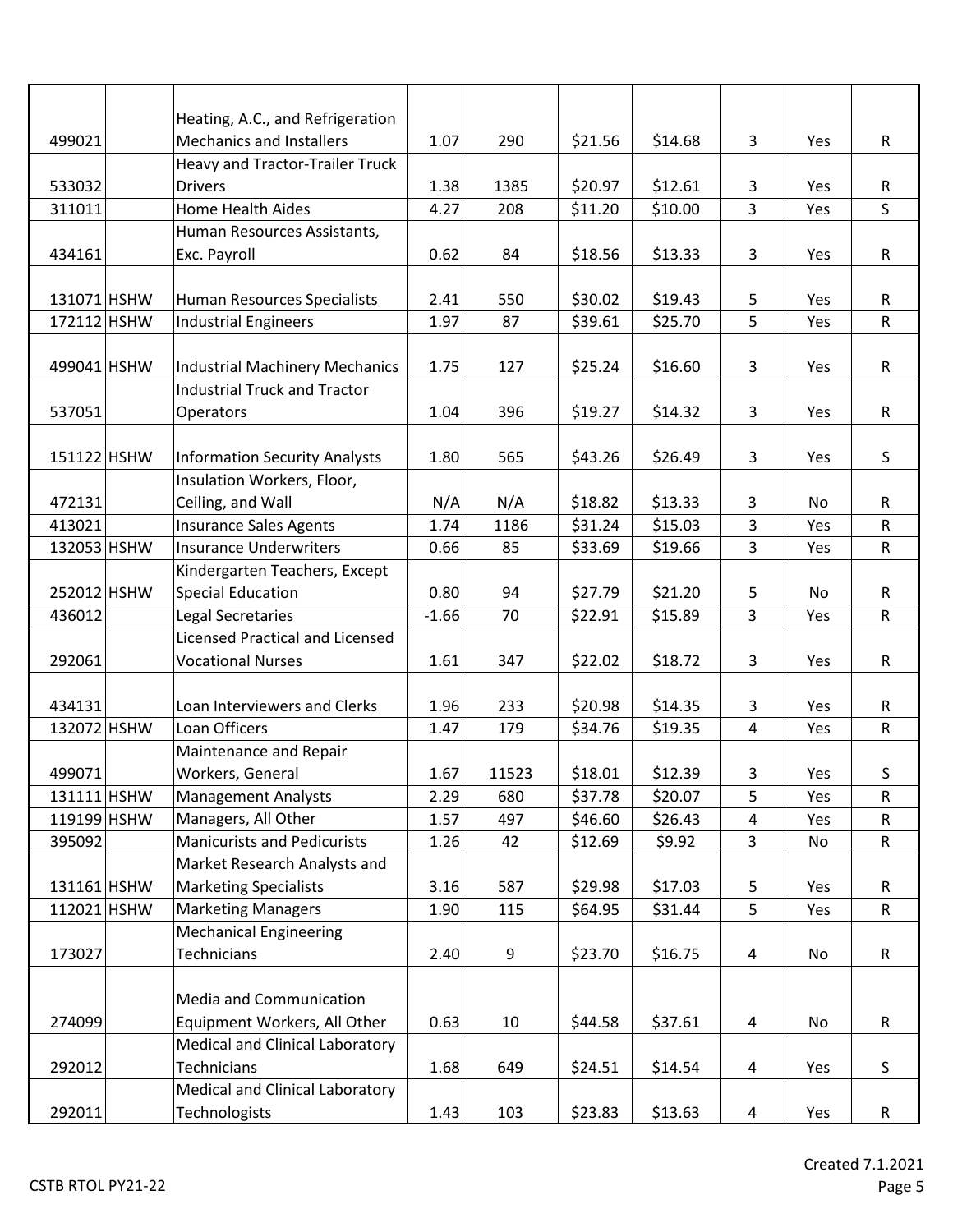|             | Medical and Clinical Laboratory       |       |      |         |         |                |           |              |
|-------------|---------------------------------------|-------|------|---------|---------|----------------|-----------|--------------|
| 292010      | <b>Technologists and Technicians</b>  | 2.18  | 227  | \$23.79 | \$14.02 | 4              | Yes       | R            |
|             | <b>Medical and Health Services</b>    |       |      |         |         |                |           |              |
| 119111 HSHW | Managers                              | 4.03  | 239  | \$53.42 | \$28.85 | 5              | Yes       | $\mathsf{R}$ |
| 319092      | <b>Medical Assistants</b>             | 2.81  | 625  | \$15.70 | \$13.02 | $\mathsf{3}$   | Yes       | ${\sf R}$    |
|             |                                       |       |      |         |         |                |           |              |
| 319093      | <b>Medical Equipment Preparers</b>    | 1.29  | 40   | \$16.18 | \$11.53 | 3              | No        | $\mathsf{R}$ |
|             | <b>Medical Records and Health</b>     |       |      |         |         |                |           |              |
| 292071      | <b>Information Technicians</b>        | 13.50 | 842  | \$19.96 | \$13.20 | 4              | Yes       | R            |
| 436013      | <b>Medical Secretaries</b>            | 1.95  | 334  | \$17.35 | \$12.50 | 3              | Yes       | R            |
| 319094      | <b>Medical Transcriptionists</b>      | 1.76  | 107  | \$19.80 | \$14.75 | 3              | Yes       | R            |
|             | Meeting, Convention, and Event        |       |      |         |         |                |           |              |
| 131121      | Planners                              | 3.05  | 97   | \$23.36 | \$13.28 | $\overline{4}$ | Yes       | R            |
|             | <b>Metal and Plastic Machine</b>      |       |      |         |         |                |           |              |
| 514199      | Workers, all other                    | N/A   | N/A  | \$17.39 | \$13.33 | $\overline{2}$ | Yes       | S            |
|             |                                       |       |      |         |         |                |           |              |
|             | Middle School Teachers, Exc.          |       |      |         |         |                |           |              |
| 252022 HSHW | Special & Voc. Education              | 0.60  | 92   | \$27.58 | \$19.96 | 5              | <b>No</b> | $\mathsf{R}$ |
| 499044      | Millwrights                           | 0.75  | 5    | \$22.57 | \$15.34 | 3              | No        | ${\sf R}$    |
|             | Network and Computer Systems          |       |      |         |         |                |           |              |
| 151142 HSHW | Administrators                        | 1.92  | 221  | \$39.43 | \$25.96 | 4              | Yes       | R            |
|             |                                       |       |      |         |         |                |           |              |
| 292033      | <b>Nuclear Medicine Technologists</b> | 1.60  | 9    | \$34.72 | \$28.52 | 4              | No        | R            |
| 311014      | <b>Nursing Assistants</b>             | 1.79  | 880  | \$13.41 | \$11.13 | $\overline{3}$ | Yes       | S            |
|             | Operating                             |       |      |         |         |                |           |              |
|             | Engineers/Construction                |       |      |         |         |                |           |              |
| 472073      | <b>Equipment Operators</b>            | 0.98  | 242  | \$18.64 | \$14.62 | $\overline{3}$ | Yes       | ${\sf R}$    |
|             | <b>Ophthalmic Laboratory</b>          |       |      |         |         |                |           |              |
| 519083      | Technicians                           | 1.42  | 56   | \$16.44 | \$11.62 | 3              | No        | R            |
| 292081      | <b>Opticians, Dispensing</b>          | 1.95  | 37   | \$18.28 | \$11.81 | $\overline{4}$ | Yes       | S            |
|             | Painters, Construction and            |       |      |         |         |                |           |              |
| 472141      | Maintenance                           | 1.27  | 157  | \$22.13 | \$16.12 | 3              | Yes       | R            |
|             |                                       |       |      |         |         |                |           |              |
| 232011      | Paralegals and Legal Assistants       | 1.82  | 422  | \$23.07 | \$15.82 | $\mathbf{3}$   | Yes       | $\mathsf R$  |
|             | <b>Patient Care Technicians</b>       |       |      |         |         |                |           |              |
| 311015      | (Orderlies)                           | 1.83  | 255  | \$15.16 | \$11.34 | 3              | Yes       | S            |
| 132052 HSHW | <b>Personal Financial Advisors</b>    | 1.18  | 171  | \$46.96 | \$21.47 | 5              | Yes       | ${\sf R}$    |
|             |                                       |       |      |         |         |                |           |              |
|             | Pesticide Handlers, Sprayers, &       |       |      |         |         |                |           |              |
| 373012      | Applicators, Vegetation               | 0.15  | 30   | \$15.29 | \$10.80 | 4              | No        | S            |
| 292052      | <b>Pharmacy Technicians</b>           | 1.70  | 2962 | \$16.45 | \$12.67 | $\overline{3}$ | Yes       | $\mathsf{S}$ |
| 319097      | Phlebotomists                         | 3.48  | 116  | \$16.70 | \$13.10 | 3              | Yes       | ${\sf R}$    |
| 312021 HSHW | <b>Physical Therapist Assistants</b>  | 3.70  | 1224 | \$29.80 | \$21.23 | $\overline{4}$ | Yes       | $\sf S$      |
| 472151      | Pipelayers                            | 1.39  | 559  | \$19.38 | \$16.19 | $\overline{3}$ | Yes       | $\mathsf S$  |
|             | Plumbers, Pipefitters, and            |       |      |         |         |                |           |              |
| 472152      | <b>Steamfitters</b>                   | 1.28  | 279  | \$22.20 | \$15.53 | 3              | Yes       | R            |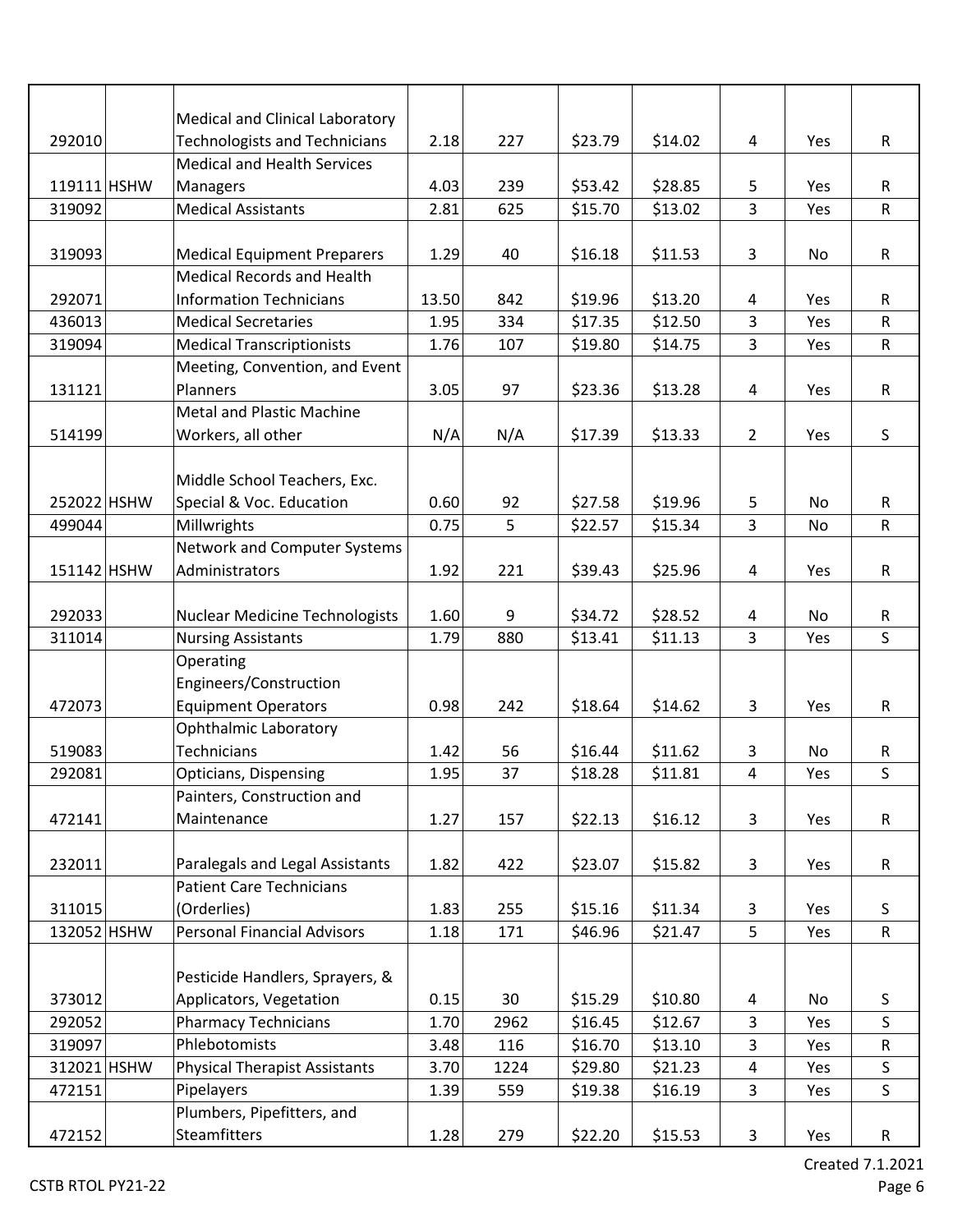|             | Police and Sheriff's Patrol         |       |      |         |         |                |     |              |
|-------------|-------------------------------------|-------|------|---------|---------|----------------|-----|--------------|
| 333051 HSHW | <b>Officers</b>                     | 0.48  | 3109 | \$34.32 | \$25.32 | 3              | No  | S            |
|             | Postsecondary Teachers, All         |       |      |         |         |                |     |              |
| 251199 HSHW | Other                               | 1.66  | 2041 | \$33.61 | \$17.29 | 4              | No  | S            |
|             | Preschool Teachers, Except          |       |      |         |         |                |     |              |
| 252011      | <b>Special Education</b>            | 1.08  | 273  | \$12.44 | \$9.95  | 4              | No  | $\mathsf{R}$ |
|             | Property, Real Estate &             |       |      |         |         |                |     |              |
|             | <b>Community Association</b>        |       |      |         |         |                |     |              |
| 119141 HSHW | Managers                            | 1.48  | 315  | \$32.41 | \$18.29 | 4              | Yes | R            |
| 292053      | Psychiatric Technicians             | 2.15  | 931  | \$16.00 | \$12.78 | 3              | Yes | S            |
| 273031 HSHW | <b>Public Relations Specialists</b> | 1.88  | 145  | \$28.66 | \$16.63 | 5              | Yes | $\mathsf R$  |
| 291124      | <b>Radiation Therapists</b>         | 2.88  | 19   | \$47.60 | \$31.76 | 4              | No  | R            |
| 292034 HSHW | Radiologic Technologists            | 1.56  | 87   | \$29.03 | \$20.83 | 3              | Yes | ${\sf R}$    |
| 419021      | <b>Real Estate Brokers</b>          | 2.03  | 96   | \$36.64 | \$14.45 | 3              | No  | R            |
| 419022 HSHW | <b>Real Estate Sales Agents</b>     | 2.12  | 365  | \$32.23 | \$15.62 | 3              | Yes | R            |
|             | <b>Recreational Vehicle Service</b> |       |      |         |         |                |     |              |
| 493092      | Technicians                         | N/A   | N/A  | \$17.74 | \$10.45 | $\mathbf{3}$   | No  | S            |
| 291141 HSHW | <b>Registered Nurses</b>            | 1.34  | 1271 | \$33.39 | \$24.33 | $\overline{4}$ | Yes | R            |
| 291126 HSHW | <b>Respiratory Therapists</b>       | 2.62  | 776  | \$28.22 | \$23.54 | $\overline{4}$ | Yes | $\mathsf S$  |
| 472181      | Roofers                             | 1.79  | 301  | \$18.06 | \$12.66 | 3              | No  | R            |
| 535011      | <b>Sailors and Marine Oilers</b>    | 2.21  | 555  | \$15.40 | \$13.35 | 3              | No  | S            |
| 112022 HSHW | <b>Sales Managers</b>               | 1.89  | 242  | \$66.34 | \$31.00 | 5              | Yes | R            |
|             | Sales Representatives,              |       |      |         |         |                |     |              |
|             | Wholesale & Mfg, Tech. & Sci.       |       |      |         |         |                |     |              |
| 414011 HSHW | Prod.                               | 1.47  | 265  | \$42.53 | \$18.28 | 3              | Yes | R            |
|             | Sales Representatives,              |       |      |         |         |                |     |              |
|             | Wholesale and Manufacturing,        |       |      |         |         |                |     |              |
| 414012      | Other                               | 1.05  | 1097 | \$30.86 | \$14.81 | 3              | Yes | R            |
|             | Secondary School Teachers, Exc.     |       |      |         |         |                |     |              |
| 252031 HSHW | Special and Voc. Ed.                | 0.60  | 240  | \$29.07 | \$19.87 | 5              | No  | $\mathsf R$  |
|             | Securities and Financial Services   |       |      |         |         |                |     |              |
| 413031 HSHW | <b>Sales Agents</b>                 | 1.13  | 350  | \$36.37 | \$17.25 | 5              | Yes | R            |
|             | Security and Fire Alarm Systems     |       |      |         |         |                |     |              |
| 492098      | <b>Installers</b>                   | 2.53  | 149  | \$21.84 | \$15.93 | 3              | No  | R            |
| 339032      | <b>Security Guards</b>              | 1.17  | 1195 | \$14.81 | \$9.66  | $\overline{3}$ | No  | S            |
| 472211      | <b>Sheet Metal Workers</b>          | 1.32  | 1110 | \$19.28 | \$13.54 | 3              | Yes | S            |
| 395094      | <b>Skincare Specialists</b>         | 1.63  | 30   | \$16.88 | \$10.49 | 3              | No  | R            |
|             | Social and Human Service            |       |      |         |         |                |     |              |
| 211093      | Assistants                          | 2.01  | 1660 | \$19.09 | \$13.25 | 3              | Yes | S            |
|             | Software Developers,                |       |      |         |         |                |     |              |
| 151132 HSHW | Applications                        | 2.28  | 588  | \$48.04 | \$30.62 | 4              | Yes | R            |
|             | Software Developers, Systems        |       |      |         |         |                |     |              |
| 151133 HSHW | Software                            | 20.80 | 1881 | \$48.46 | \$31.13 | 5              | Yes | R            |
| 472231      | Solar Photovoltaic Installers       | N/A   | N/A  | N/A     | N/A     | $\overline{3}$ | No  | R            |
|             | Structural Iron and Steel           |       |      |         |         |                |     |              |
| 472221      | Workers                             | 1.87  | 506  | \$21.16 | \$16.08 | 3              | Yes | S            |
| 292055      | <b>Surgical Technologists</b>       | 1.45  | 809  | \$22.19 | \$16.10 | 3              | Yes | $\sf S$      |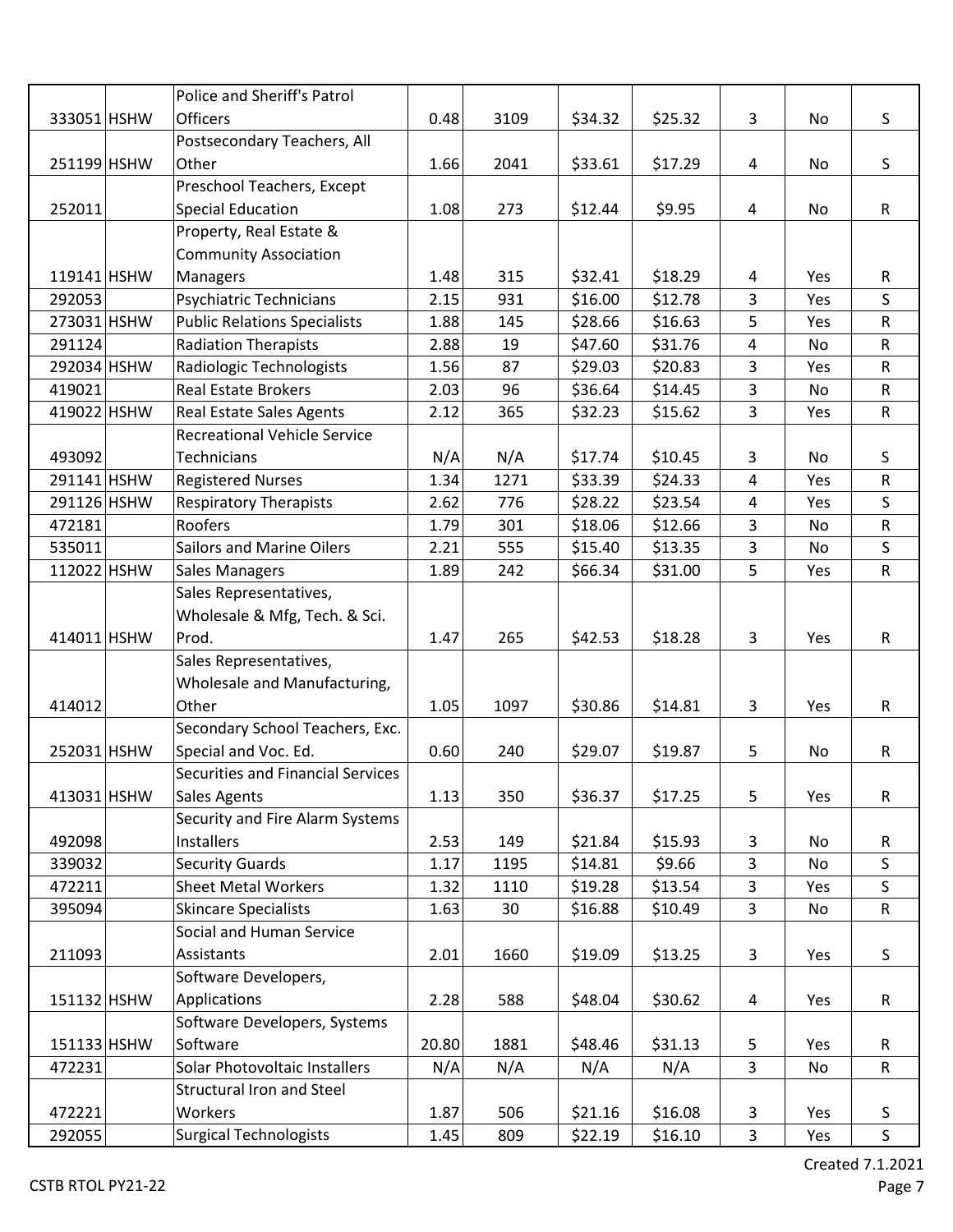| 259041                         |                                                                                                                                                                                                                                                                                                                     | <b>Teacher Assistants</b>             | 1.25 | 445 | \$13.32 | \$10.24 | 3              | <b>No</b>  | $\mathsf{R}$ |
|--------------------------------|---------------------------------------------------------------------------------------------------------------------------------------------------------------------------------------------------------------------------------------------------------------------------------------------------------------------|---------------------------------------|------|-----|---------|---------|----------------|------------|--------------|
|                                |                                                                                                                                                                                                                                                                                                                     |                                       |      |     |         |         |                |            |              |
|                                |                                                                                                                                                                                                                                                                                                                     | <b>Telecommunications Equipment</b>   |      |     |         |         |                |            |              |
| 492022                         |                                                                                                                                                                                                                                                                                                                     | <b>Installers and Repairers</b>       | 2.16 | 353 | \$23.79 | \$15.50 | 3              | <b>Yes</b> | R.           |
|                                |                                                                                                                                                                                                                                                                                                                     | <b>Telecommunications Line</b>        |      |     |         |         |                |            |              |
| 499052                         |                                                                                                                                                                                                                                                                                                                     | <b>Installers and Repairers</b>       | 1.65 | 93  | \$19.67 | \$15.24 | 3              | Yes        | $\mathsf{R}$ |
| 472044                         |                                                                                                                                                                                                                                                                                                                     | <b>Tile and Marble Setters</b>        | 2.10 | 827 | \$19.90 | \$15.51 | $\overline{3}$ | Yes        | S            |
|                                |                                                                                                                                                                                                                                                                                                                     | Title Examiners, Abstractors,         |      |     |         |         |                |            |              |
| 232093                         |                                                                                                                                                                                                                                                                                                                     | and Searchers                         | 0.65 | 80  | \$20.92 | \$15.09 | 3              | Yes        | $\mathsf{R}$ |
|                                |                                                                                                                                                                                                                                                                                                                     | <b>Training and Development</b>       |      |     |         |         |                |            |              |
| 131151                         |                                                                                                                                                                                                                                                                                                                     | <b>Specialists</b>                    | 1.83 | 279 | \$27.41 | \$13.46 | 5              | Yes        | $\mathsf{R}$ |
|                                |                                                                                                                                                                                                                                                                                                                     | Transportation, Storage, and          |      |     |         |         |                |            |              |
| 113071 HSHW                    |                                                                                                                                                                                                                                                                                                                     | <b>Distribution Managers</b>          | 1.35 | 513 | \$46.32 | \$26.13 | 4              | Yes        | S            |
|                                |                                                                                                                                                                                                                                                                                                                     | Veterinary Technologists and          |      |     |         |         |                |            |              |
| 292056                         |                                                                                                                                                                                                                                                                                                                     | <b>Technicians</b>                    | 2.59 | 998 | \$18.31 | \$13.04 | 4              | Yes        | S            |
|                                |                                                                                                                                                                                                                                                                                                                     | <b>Vocational Education Teachers,</b> |      |     |         |         |                |            |              |
| 251194 HSHW                    |                                                                                                                                                                                                                                                                                                                     | Postsecondary                         | 1.69 | 658 | \$29.91 | \$20.20 | 4              | <b>Yes</b> | S            |
| 151134 HSHW                    |                                                                                                                                                                                                                                                                                                                     | <b>Web Developers</b>                 | 1.96 | 95  | \$36.00 | \$22.19 | 3              | Yes        | $\mathsf{R}$ |
|                                |                                                                                                                                                                                                                                                                                                                     | Welders, Cutters, Solderers, and      |      |     |         |         |                |            |              |
| 514121                         |                                                                                                                                                                                                                                                                                                                     | <b>Brazers</b>                        | 1.14 | 169 | \$20.34 | \$14.85 | 3              | Yes        | $\mathsf{R}$ |
|                                |                                                                                                                                                                                                                                                                                                                     | *DEO Employment Projections 2018-2026 |      |     |         |         |                |            |              |
| EFI - Enterprise Florida, Inc. |                                                                                                                                                                                                                                                                                                                     |                                       |      |     |         |         |                |            |              |
|                                |                                                                                                                                                                                                                                                                                                                     |                                       |      |     |         |         |                |            |              |
| network."                      | An equal opportunity employer/program. Auxiliary aids and services are available upon request to individuals with disabilities. All voice telephone numbers on<br>this document may be reached by persons using TTY/TDD equipment via the Florida Relay Service at 711. "A proud partner of the American Job Center |                                       |      |     |         |         |                |            |              |